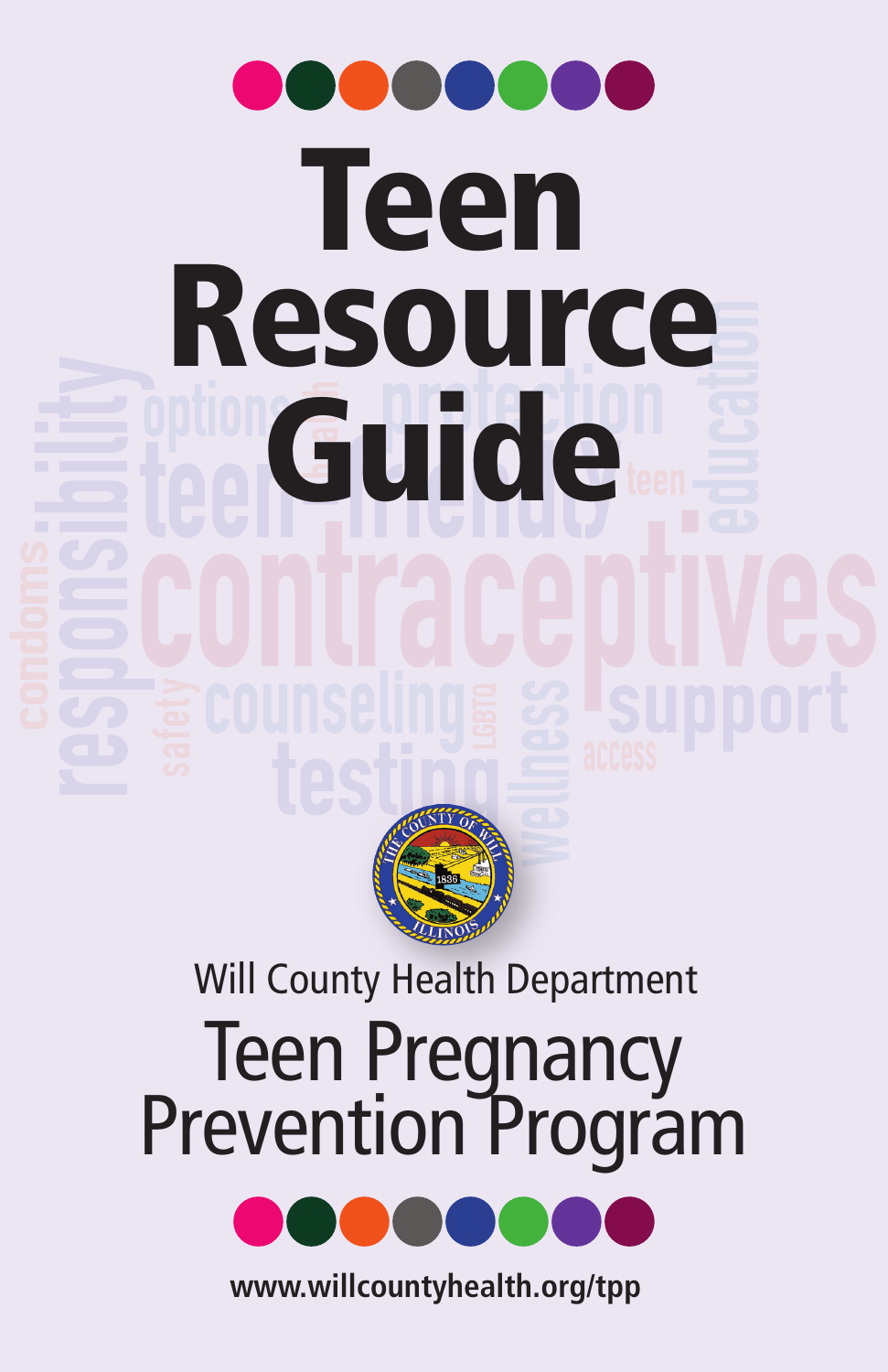#### Illinois Minor Consent Law Information

#### • IL Age of Consent: 17

Age of Consent is the age at which a person's consent to sexual intercourse is valid in law.

- Birth Control: Doctors may provide birth control services and information to minors (under the age of 18), without the consent of parents or guardians (some restrictions may apply).
- Treatment for STD/STI: By law, a person 12 or older can consent to STD/STI testing and treatment.

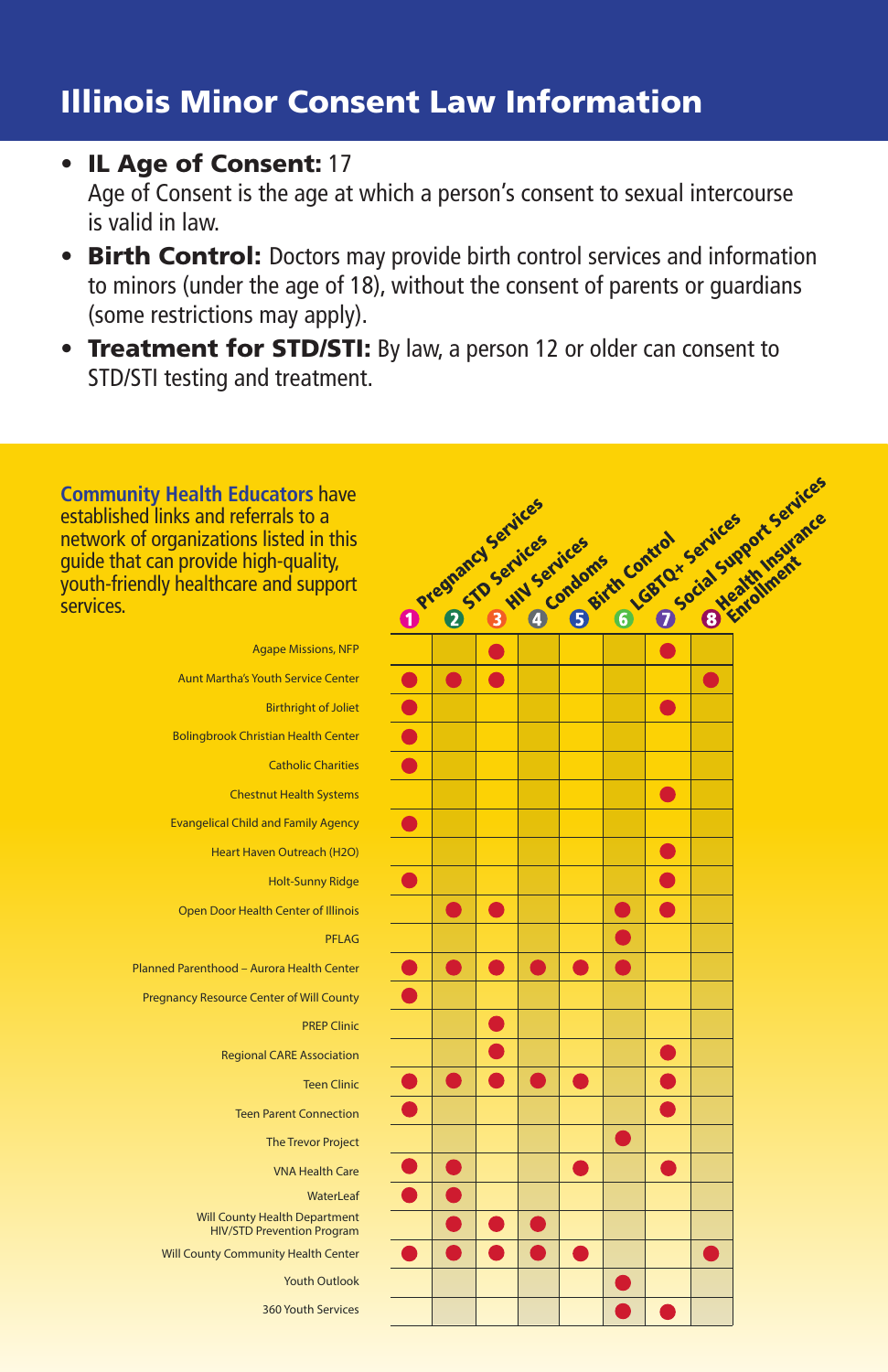# Teen Friendly Sexual Health Resources

| Open Door Health Center of Illinois 3                             |  |
|-------------------------------------------------------------------|--|
| Parents, Families and Friends of Lesbians and Gays (PFLAG)  3     |  |
| Planned Parenthood - Aurora Health Center 4                       |  |
| Pregnancy Resource Center of Will County 4                        |  |
| Will County Health Department and Community Health Center         |  |
|                                                                   |  |
| Will County Health Department and Community Health Center - North |  |
|                                                                   |  |
|                                                                   |  |
|                                                                   |  |
| <b>Will County Health Department</b>                              |  |
| Will County Community Health Center  6                            |  |
|                                                                   |  |
|                                                                   |  |
|                                                                   |  |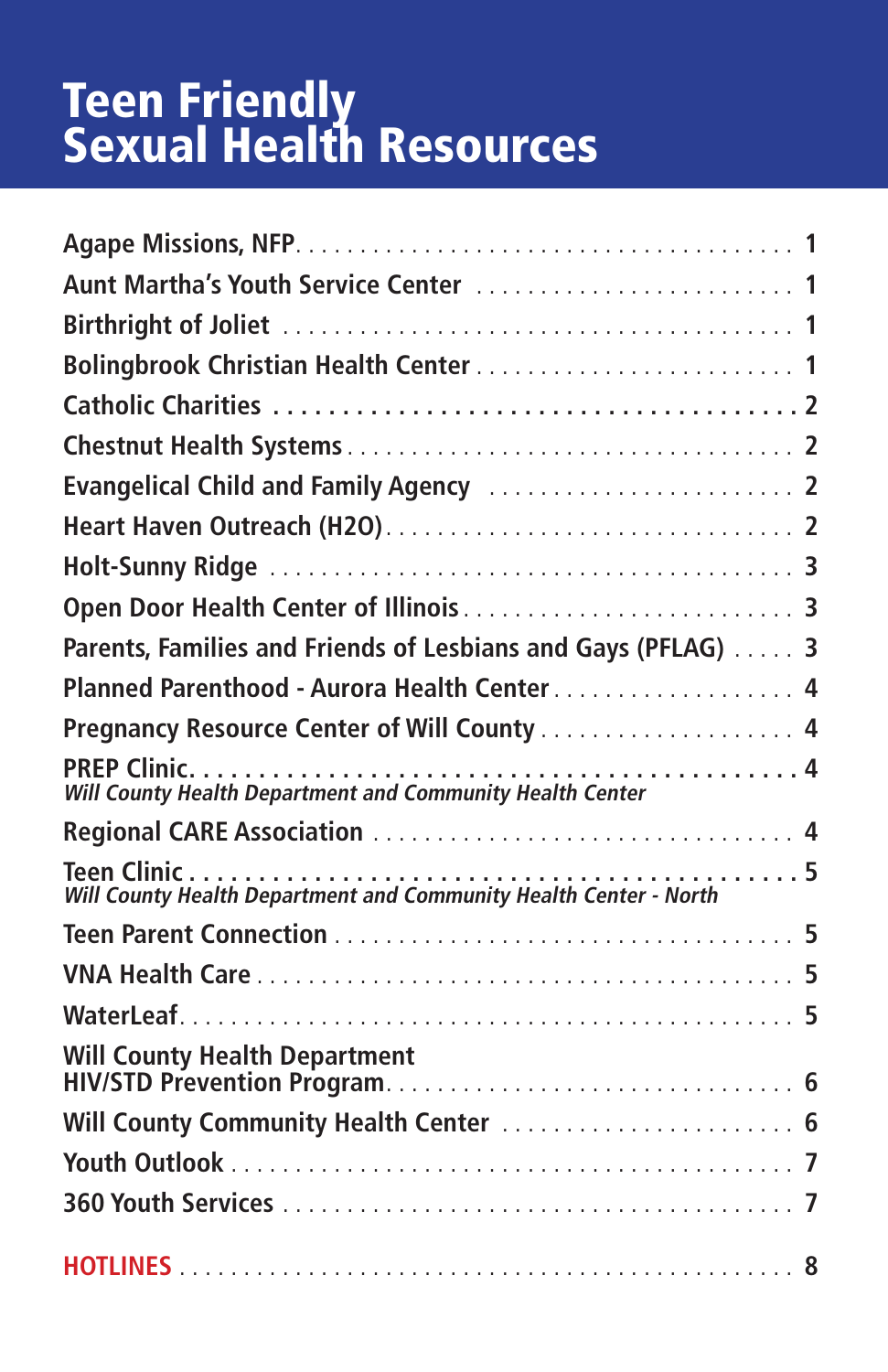#### Agape Missions, NFP

840 Plainfield Road, Joliet, IL 60435 (815) 723-1548 ext. 21 **Fee:** free **Website:** www.agapemissionsnfp.org **Services:** case management and housing for persons living with HIV/AIDS, HIV counseling and testing, general counseling

#### Aunt Martha's Youth Service Center

409 W. Jefferson Street, Joliet, IL 60435 (815) 768-8750<br>101 S. Broadway Street, Aurora, IL 60505 (630) 896-7900 101 S. Broadway Street, Aurora, IL 60505 **Fee:** free **Website:** www.auntmarthas.org **Services:** comprehensive community based youth services, teen pregnancy prevention and health insurance enrollment

#### Birthright of Joliet

310 N. Hammes Street, LL7, Joliet, IL 60435 **Fee:** free **Website:** www.birthright.org **Services:** pregnancy testing and pregnancy counseling to consider all options, confidential support, referrals for prenatal care, medical assistance, financial assistance, adoption referrals, professional counseling

# Bolingbrook Christian Health Center **1**

151 E. Briarcliff Road, Bolingbrook, IL 60440 **Fee:** \$20 with no insurance. By appointment only. **Website:** www.bolingbrookchristianhealthcenter.com **Services:** pregnancy testing

Services:

- **1** Pregnancy Services
- **2 STD Services**
- **3** HIV Services
- **4 Condoms**
- **5** Birth Control
- **6 LGBTQ+ Services**



**8 Health Insurance Enrollment**



$$
(815)\; 725\; 3411
$$

**1 2 3 8**



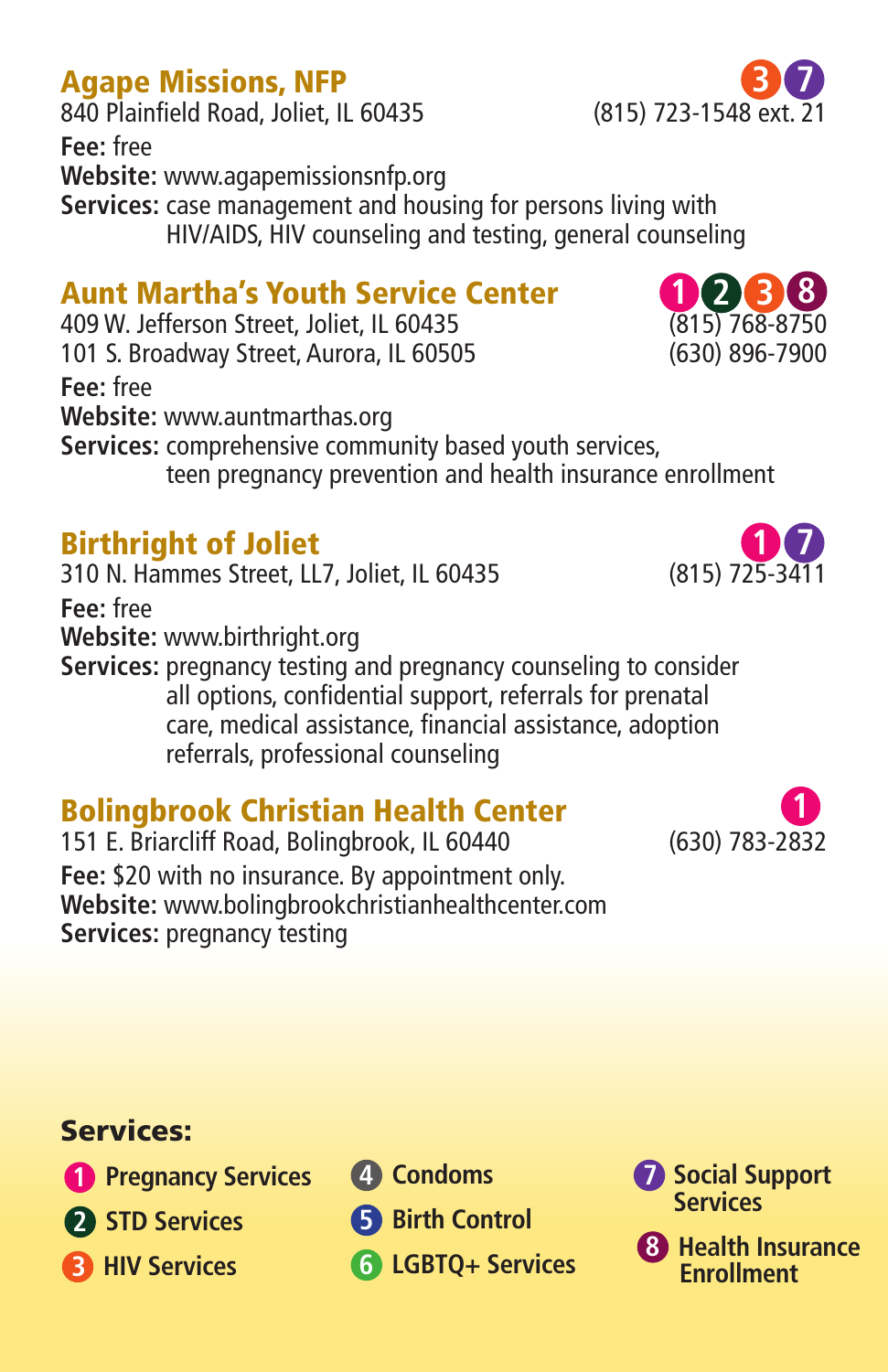**Catholic Charities**<br>203 N. Ottawa, Joliet, IL 60432 **1998 12:00 13:00 14:00 14:00 14:00 14:00 14:00 14:00 14:00 14:00 14:00 14:00** 203 N. Ottawa, Joliet, IL 60432 **Fee:** free **Website:** www.catholiccharitiesjoliet.org **Services:** doula program

# **Chestnut Health Systems**<br>Call for Will County locations **7** (309) 820-3638

Call for Will County locations **Fee:** insurance, DASA funding, sliding scale **Website:** www.chestnut.org **Services:** professional counseling

### Evangelical Child and Family Agency **1**

1530 N. Main Street, Wheaton, IL 60187 (630) 653-6400 **Fee:** free **Website:** www.evancfa.org **Services:** pregnancy testing, pregnancy support services

#### Heart Haven Outreach (H2O) **7**

201 Canterbury Lane, Suite C, Bolingbrook, IL 60440 (630) 226-8403 **Fee:** free **Website:** www.hearthavenoutreach.org **Services:** high school teen support groups, mentoring, character and life skills education, service projects, recreational trips and activities





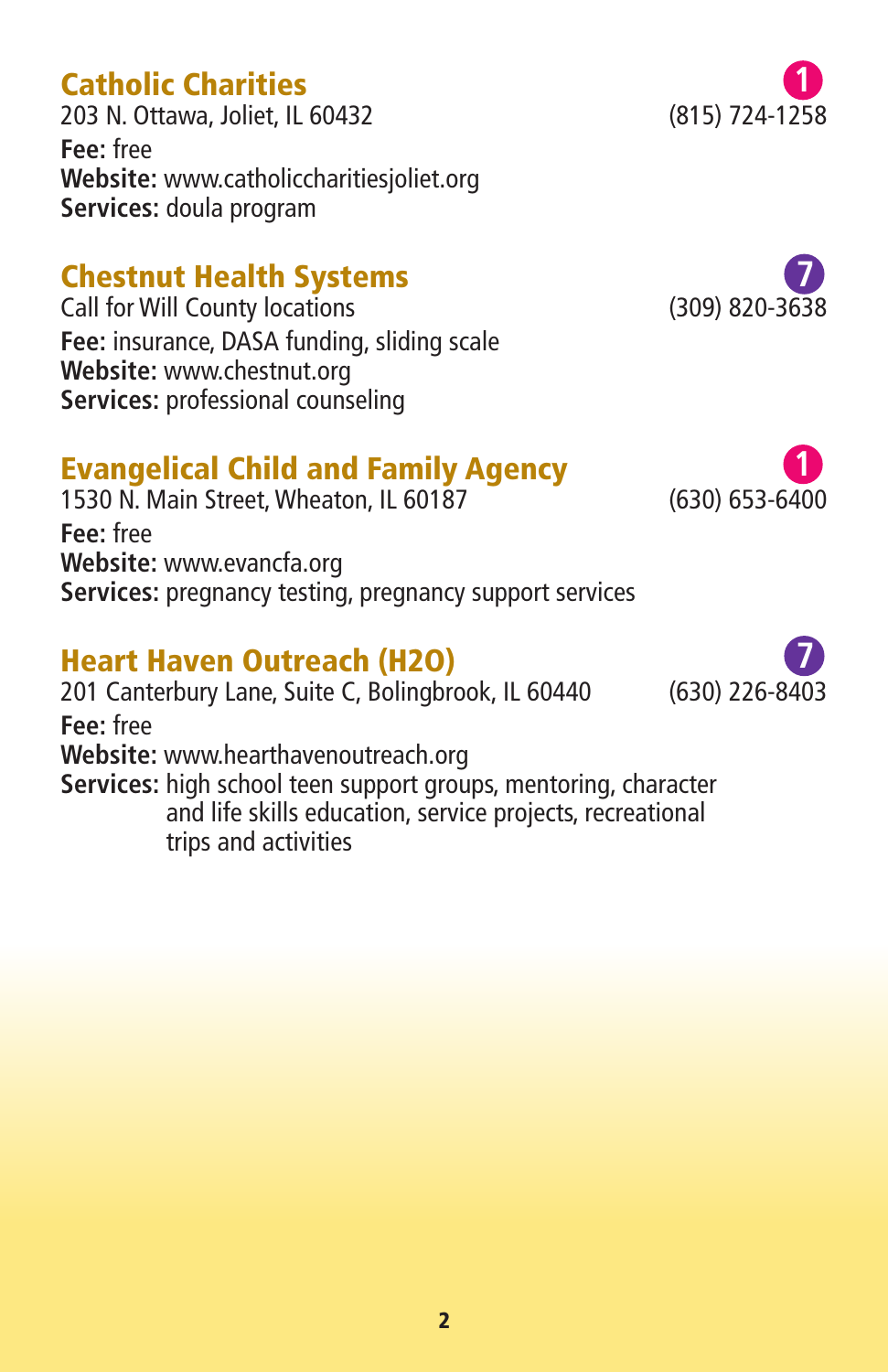**Holt-Sunny Ridge**<br>
270 Remington Boulevard, Suite D, Bolingbrook, IL 60440 (630) 754-4500 270 Remington Boulevard, Suite D, Bolingbrook, IL 60440 **Fee:** free for women with unplanned pregnancies **Website:** www.holtsunnyridge.org

**Services:** free and confidential pregnancy options counseling, referrals, adoption planning, parenting support, speak to a counselor 24/7 at 800-Baby-Mom or text 630-205-5117, counselors can meet at location of your choice

# **Open Door Health Center of Illinois**<br>157 S. Lincoln Avenue. Suite K. Aurora. IL 60505 (630) 264-1819

157 S. Lincoln Avenue, Suite K, Aurora, IL 60505

**Fee:** accepts insurance, sliding scale fee, offers free testing dates every month

**Website:** www.odhcil.org

**Services:** HIV/STI testing and counseling, outreach/education/prevention services, primary care, behavioral health and substance abuse services for the family members of our patients and those who identify as lesbian, gay, bisexual or transgender who are ages 12 and older

#### Parents, Families and Friends of Lesbians **6** and Gays (PFLAG)

**Fee:** free **Website:** www.PFLAG.org **Services:** compassionate support, education, and advocacy for LGBT individuals, family, friends

#### Services:

- **1** Pregnancy Services
- **2 STD Services**
- **3** HIV Services
- **4 Condoms**
- **5** Birth Control
- **6 LGBTQ+ Services**



**8 Health Insurance Enrollment**





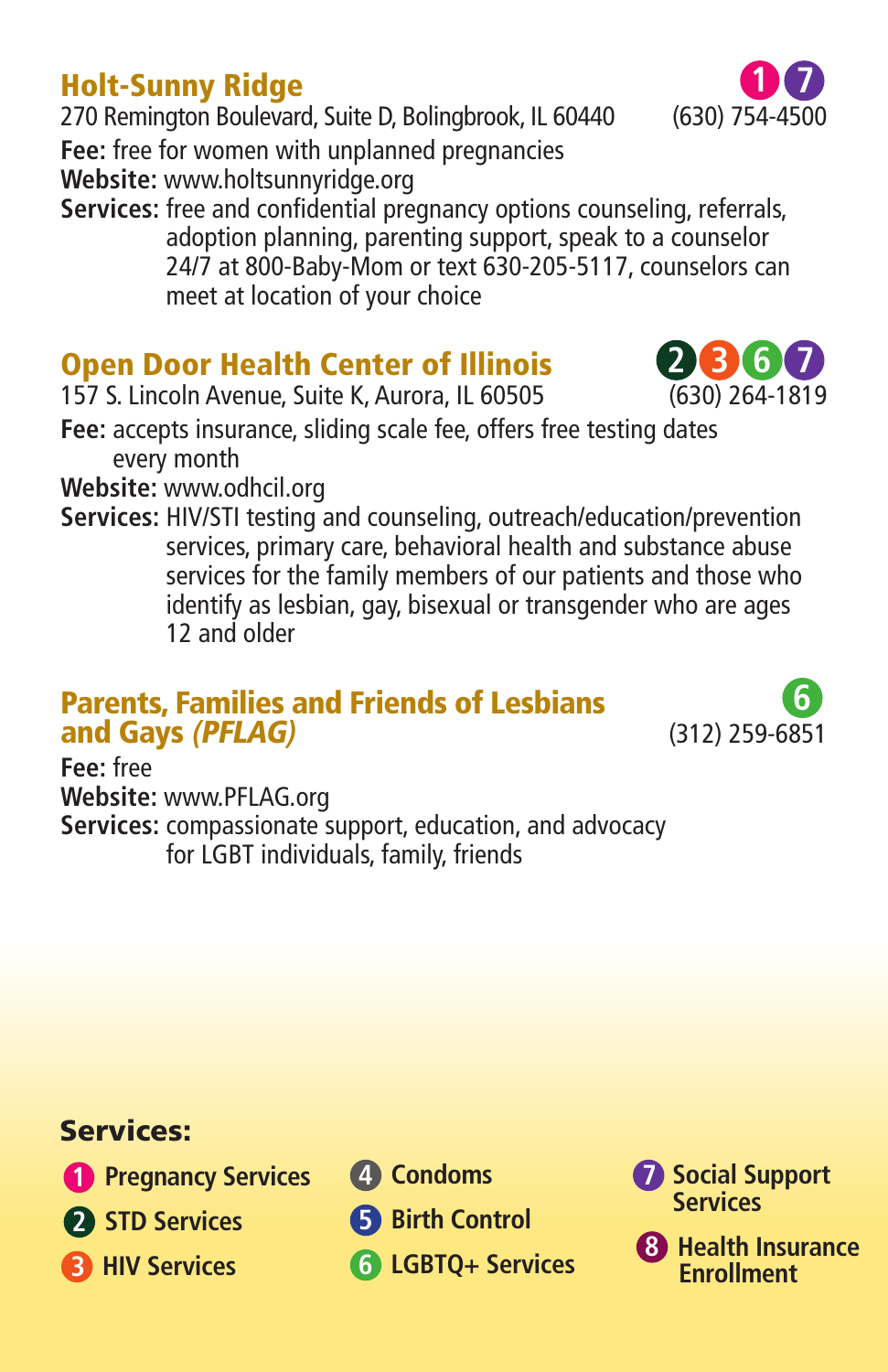# Planned Parenthood **<sup>1</sup> <sup>2</sup> <sup>3</sup> <sup>4</sup> <sup>5</sup> <sup>6</sup>** Aurora Health Center

3051 E. New York Street, Aurora, IL 60504 (630) 585-0500 **Fee:** sliding scale, accepts insurance and Medicaid

**Website:** www.plannedparenthood.org/health-center/illinois/ aurora/60504/aurora-health-center-3483-90430

**Services:** women's health care, STD testing/treatment/vaccines, pregnancy testing and services, men's health care, HIV testing, birth control, abortion services, transgender hormonal therapy, PREP

# **Pregnancy Resource Center of Will County**<br>2 Uno Circle, Suite D. Joliet, IL 60435 (815) 744-7755

2 Uno Circle, Suite D, Joliet, IL 60435 **Fee:** free **Website:** www.pregnancyresourcecenter.org

**Services:** pregnancy testing, parenting classes, post-abortion support, ultasound scanning, mentoring services

#### **PREP Clinic 3** Will County Health Department and Community Health Center

1106 Neal Avenue, Joliet, IL 60433 (815) 727-8830

**Fee:** free **Website:** www.willcountyhealth.org/Children-and-Families/ Family-Health-Services/FHSD/category/126/HIV-Prevention **Services:** HIV prevention care, call for an appointment

# **Regional CARE Association**<br>2420 Glenwood Avenue, Joliet, IL 60435 (815) 722-7000

2420 Glenwood Avenue, Joliet, IL 60435

**Fee:** free **Website:** http://regionalcare.org/index.php

**Services:** anonymous HIV testing and counseling, services for people living with HIV/AIDS, HIV specific medical care including labs, nutritional assessment and counseling, assistance in obtaining HIV medications, referral for specialty medical and dental care, individual, couples, and family counseling, stress management and biofeedback, support groups, relapse prevention groups, DASA level one substance abuse treatment program. Awareness/Education Services: risk reduction information and supplies, community awareness programs. Prevention for Positives: Salama program targeted outreach to high risk populations.









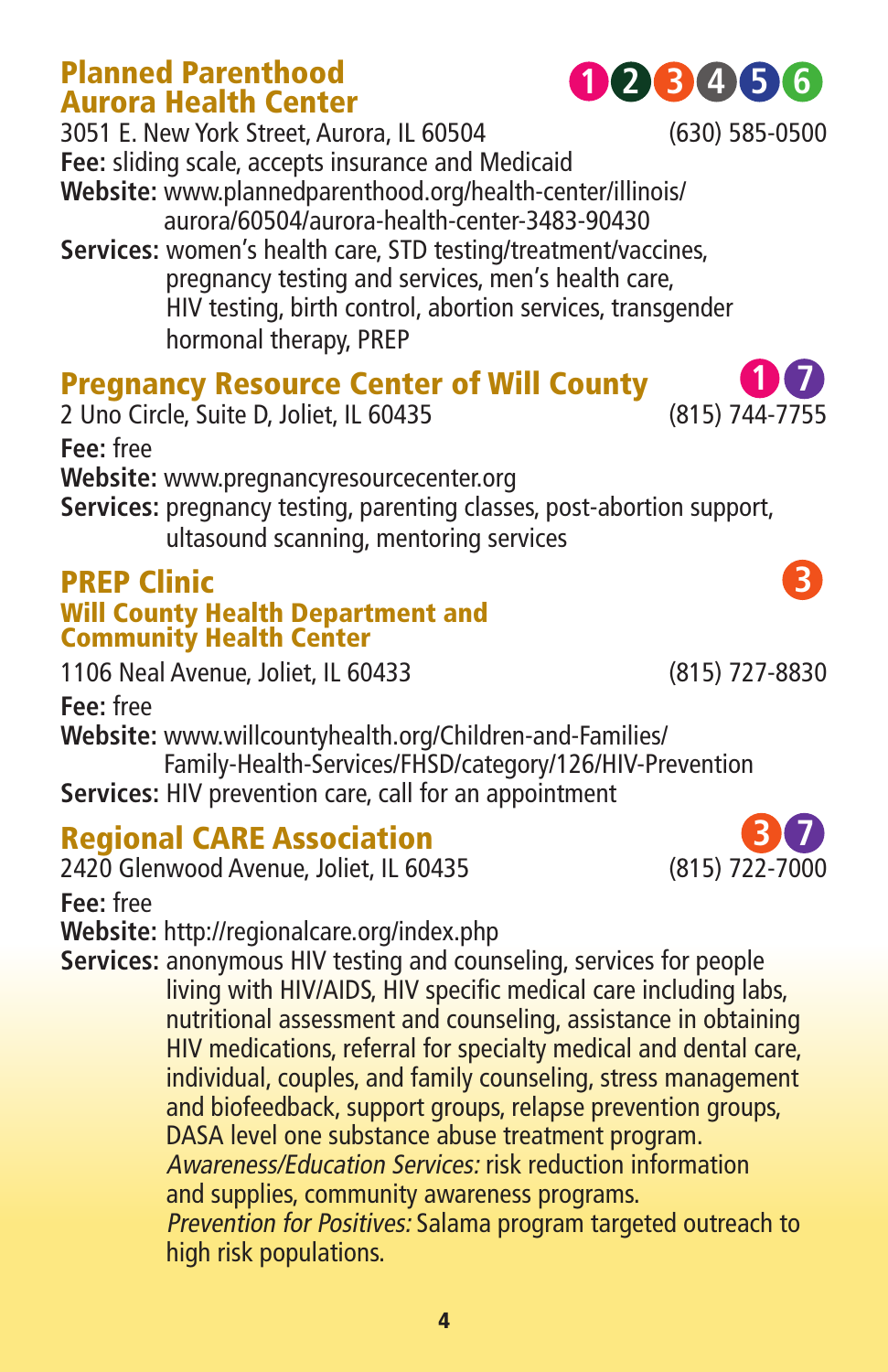## Will County Health Department and Community Health Center - North

323 Quadrangle Drive, Suite 335, Bolingbrook, IL 60440 (630) 790-8433 (enter through back parking lot) **Fee:** free

**Website:** www.willcountyhealth.org/Articles/category/56/Teen-Health **Services:** Teen Clinic-ages 12-21, STD testing and treatment, HIV testing and counseling, emergency contraception, free male and female condoms, pregnancy testing, birth control, call for an appointment

# **Teen Parent Connection**<br>475 Taft Avenue, Glen Ellyn, IL 60137 (630) 790-8433

475 Taft Avenue, Glen Ellyn, IL 60137

**Fee:** free

**Website:** www.teenparentconnection.org

**Services:** doula, group services-young parent community group, strong dads group, young families' school based group, healthy families program, parents' pantry, peer prevention programs

### VNA Health Care

396 Remington Boulevard, Suite 230, Bolingbrook, IL 60440 160 N. Independence Boulevard, Romeoville, IL 60446 2400 Glenwood Avenue, Suite 210, Joliet, IL 60435

**Fee:** insurance, Medicare, Medicaid, discounts for uninsured patients **Website:** www.vnahealth.com

**Services:** primary care, women's health, counseling, family planning

### WaterLeaf **1 2**

**Pregnancy, STD, Education, Counseling** 3598 E. New York Street, Aurora, IL 60504 (630) 701-6270

**Fee:** free

**Website:** www.waterleafwc.org

**Services:** pregnancy tests, unplanned pregnancy counseling, pregnancy support, STD information and referrals, post-abortive support, ultrasounds, mom-to-mom mentoring

#### Services:

- **1** Pregnancy Services
- **2 STD Services**
- **3 HIV Services**
- **4 Condoms**
- **5** Birth Control
- **6 LGBTQ+ Services**









- **7 Social Support Services**
- **8 Health Insurance Enrollment**

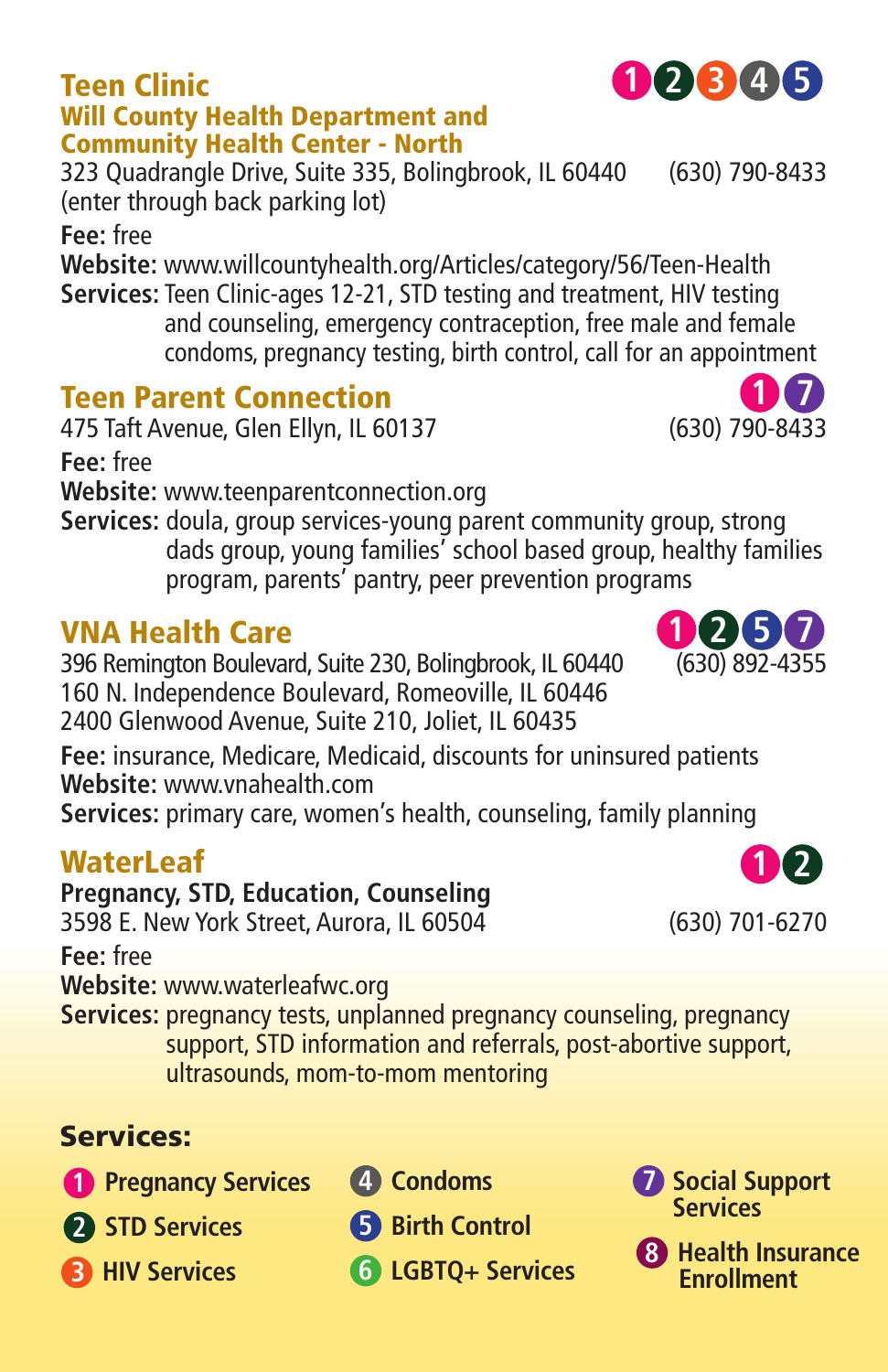#### Will County Health Department **2 3 4** HIV/STD Prevention Program



501 Ella Avenue, Joliet, IL 60433 **(Main Office)** (815) 727-8494 5601 W. Monee-Manhattan Road, Suites 107 to 110, Monee, IL 60449 **(East Branch Office)** 323 Quadrangle Drive, Bolingbrook, IL 60440 **(North Branch Office)** 1215 Houbolt Road, (Building D, Room D1010, Student Activities), Joliet, IL 60431 **(Joliet Junior College Main Campus)** (815) 727-8830 **Fee:** free of charge for high-risk populations **Website:** www.willcountyhealth.org/Children-and-Families/ Family-Health-Services/FHSD/category/126/HIV-Prevention **Services:** STD/HIV testing, counseling, education, linkage to case management services, HIV risk reduction counseling, HIV support group, free male and female condoms. (HIV testing at Joliet Junior College every 1st and 3rd Wednesday of the month from 1-3pm during regular semester hours, call for summer hours.)

#### Will County Community Health Center

1106 Neal Avenue, Joliet, IL 60433 (815) 727-8670

- **Fee:** fees are based on a sliding scale according to income. Some may be eligible for a discount if not covered by an insurance plan. Services are not free.
- **Website:** www.willcountyhealth.org/Children-and-Families/ Community-Health-Center
- **Services:** Psychiatry (adults, children), family medicine, women's health care, family planning (STD/HIV screenings, free male and female condoms, pregnancy testing, birth control) and health insurance enrollment assistance (Medicaid and MPE [temporary coverage for new pregnancies])

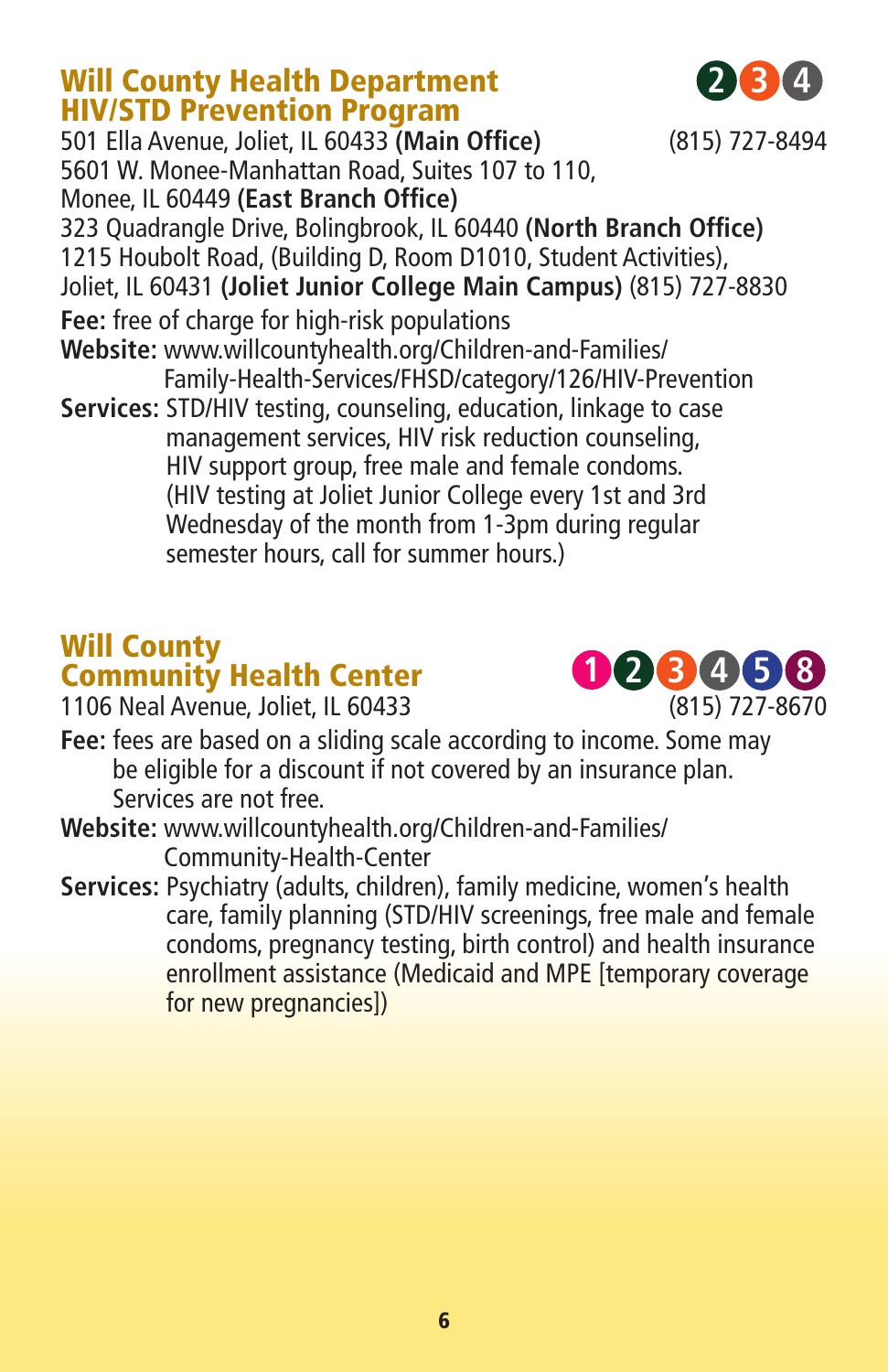**Youth Outlook**<br>
1828 Old Naperville Road, Naperville, IL 60563 (815) 754-5331 1828 Old Naperville Road, Naperville, IL 60563 **Fee:** free **Website:** www.youth-outlook.org **Services:** education and support for LGBTQ youth, their families, and the community

**360 Youth Services**<br>1548 Bond Street, Suite 114, Naperville, IL 60563 (630) 717-9408 1548 Bond Street, Suite 114, Naperville, IL 60563 (Counseling Services) 1305 Oswego Road, Naperville, IL 60540 (630) 961-2992 (Social Service Organization)

**Fee:** many insurance plans are accepted and special accommodations can be arranged for families who are struggling financially **Website:** www.360youthservices.org **Services:** counseling programs, mentor programs, prevention programs, housing programs

Services:

- **1** Pregnancy Services
- **2 STD Services**
- **3 HIV Services**
- **4 Condoms**
- **5** Birth Control
- **6 LGBTQ+ Services**



**8 Health Insurance Enrollment**



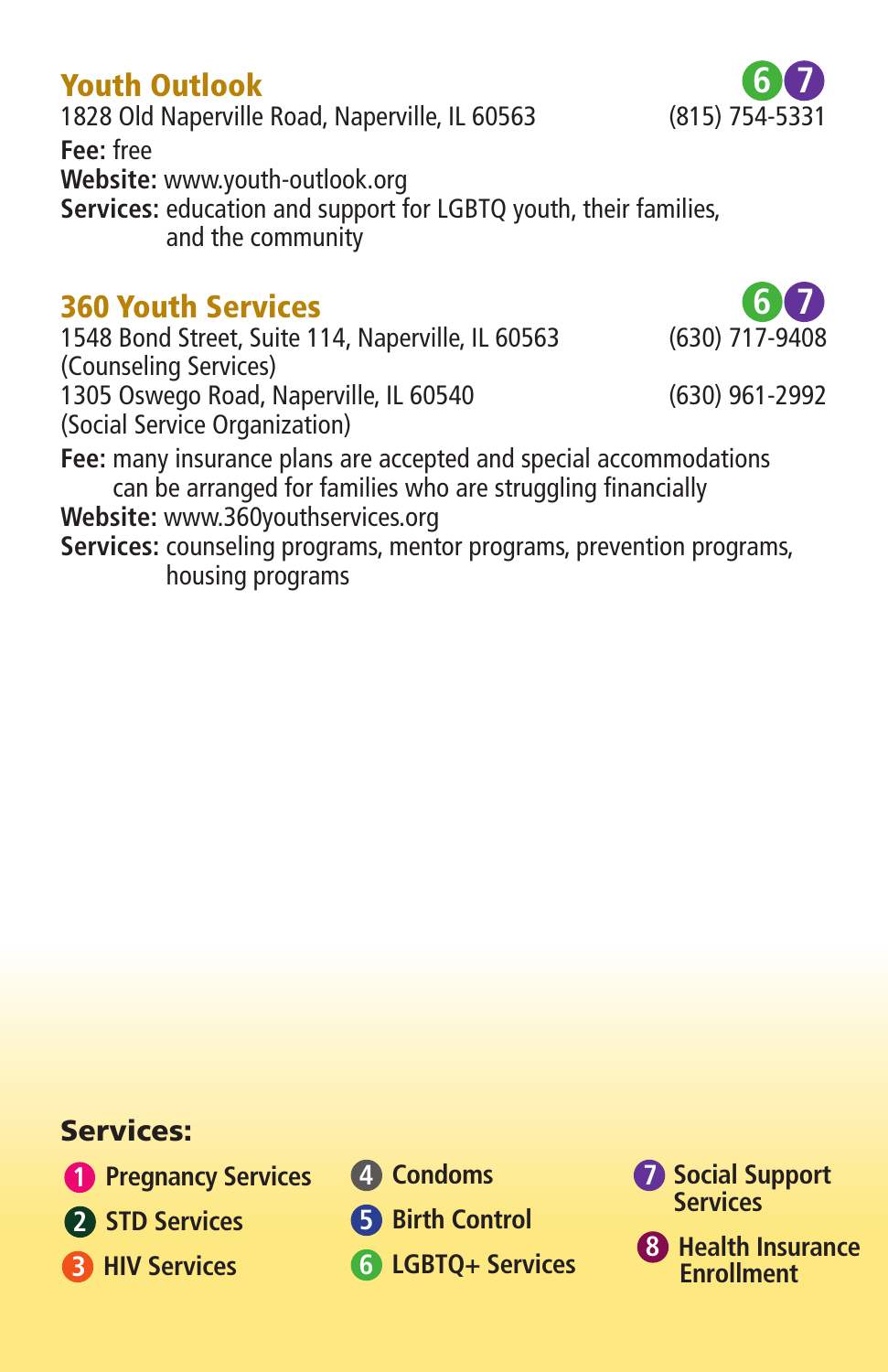## **HOTLINES**

#### Birthright of Joliet

**24-hour Helpline** (800) 550-4900

CDC National STD and AIDS Hotline 1-800-CDC-INFO/1-800-232-4636

#### Emergency Contraception **Hotline**

1-888-NOT2LATE (668-2528)

HIV/AIDS Hotline **(**800) 243-2437 **http://hab.hrsa.gov/gethelp/ statehotlines.html** 

#### Holt-Sunny Ridge

**24/7 Confidential Pregnancy Helpline** (800) 222-9666

#### Illinois Department of Public Health

**HIV/STD Hotline (**800) 243-2437 **nxtlvl@centeronhalsted.org**

#### Love is Respect: National Dating Abuse Helpline 1-866-331-9474

National Council for Adoption Hotline 1-866-21-ADOPT (23678)

#### National Domestic Violence Hotline

1-800-799-7233

#### Planned Parenthood Chat

Text "PPNOW" to PPINFO (774636)

Chat is staffed by health educators, not doctors or nurses. Health educators can provide factual information but can't make a diagnosis, offer medical advice or provide counseling**.** 

**www.plannedparenthood.org/ allacess/chat**

#### Planned Parenthood National Hotline

1-800-230-PLAN (7526)

#### RAINN: Rape Abuse and Incest Network **(**800) 656-4673

National Sexual Assault Hotline gives you access to a range of free services to care for survivors of sexual assault. **Rainn.org** 

STI Resource Center Hotline 1-919-361-8488

#### The Trevor Project (866) 488-7386 **www.thetrevorproject.org**

#### **Trevor Lifeline:**

24/7 crisis intervention and suicide prevention lifeline for LGBTQ youth (13-24) (866) 488-7386

#### **TrevorChat:**

free, confidential, secure instant messaging service for LGBTQ youth that provides live help from trained volunteer counselors. OPEN Daily 3:00 PM – 9:00 PM ET 12:00 PM – 6:00 PM PT (866) 488-7386

#### **TrevorText:**

free, confidential, secure service for LGBTQ youth to text a trained counselor for support and crisis intervention. OPEN Thursday & Friday 4:00 PM – 8:00 PM ET 1:00 PM – 5:00 PM PT (202) 304-1200

#### **TrevorSpace:**

Social networking community for LGBTQ youth ages 13-24 and their friends and allies **www.trevorspace.org**